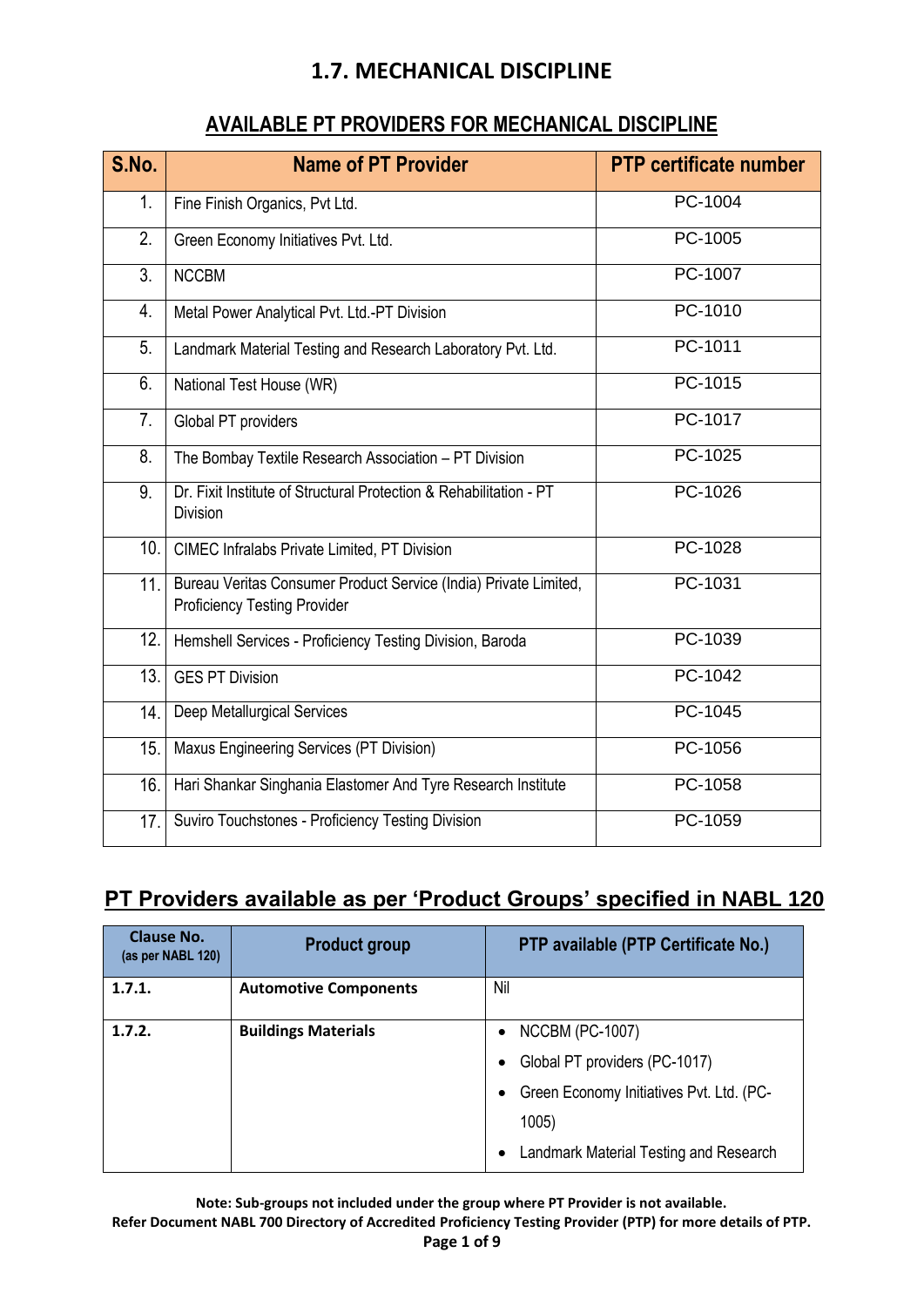|                           | Laboratory Pvt. Ltd. (PC-1011)                   |
|---------------------------|--------------------------------------------------|
|                           | National Test House (WR) (PC-1015)               |
|                           | CIMEC Infralabs Private Limited, PT              |
|                           | Division(PC-1028)                                |
|                           | GES PT Division (PC-1042)<br>٠                   |
|                           | Dr. Fixit Institute of Structural Protection &   |
|                           | Rehabilitation - PT Division (PC-1026)           |
|                           | Maxus Engineering Services (PT Division)         |
|                           | $(PC-1056)$                                      |
| · Admixtures              | CIMEC Infralabs Private Limited, PT<br>$\bullet$ |
|                           | Division(PC-1028)                                |
|                           | Maxus Engineering Services (PT Division)         |
|                           | (PC-1056)                                        |
| · Aggregates              | <b>NCCBM (PC-1007)</b><br>$\bullet$              |
|                           | Green Economy Initiatives Pvt. Ltd. (PC-         |
|                           | 1005)                                            |
|                           | Landmark Material Testing and Research           |
|                           | Laboratory Pvt. Ltd. (PC-1011)                   |
|                           | GES PT Division (PC-1042)<br>٠                   |
|                           | Global PT Providers(PC-1017)                     |
|                           | Maxus Engineering Services (PT Division)         |
|                           | (PC-1056)                                        |
| · Bitumen                 | Landmark Material Testing and Research           |
|                           | Laboratory Pvt. Ltd. (PC-1011)                   |
|                           | GES PT Division (PC-1042)                        |
|                           | Global PT Providers(PC-1017)                     |
| · Bricks & precast blocks | Green Economy Initiatives Pvt. Ltd. (PC-         |
|                           | 1005)                                            |
|                           | <b>NCCBM (PC-1007)</b><br>٠                      |
|                           | Landmark Material Testing and Research           |
|                           | Laboratory Pvt. Ltd. (PC-1011)                   |
|                           | CIMEC Infralabs Private Limited, PT              |
|                           | Division(PC-1028)                                |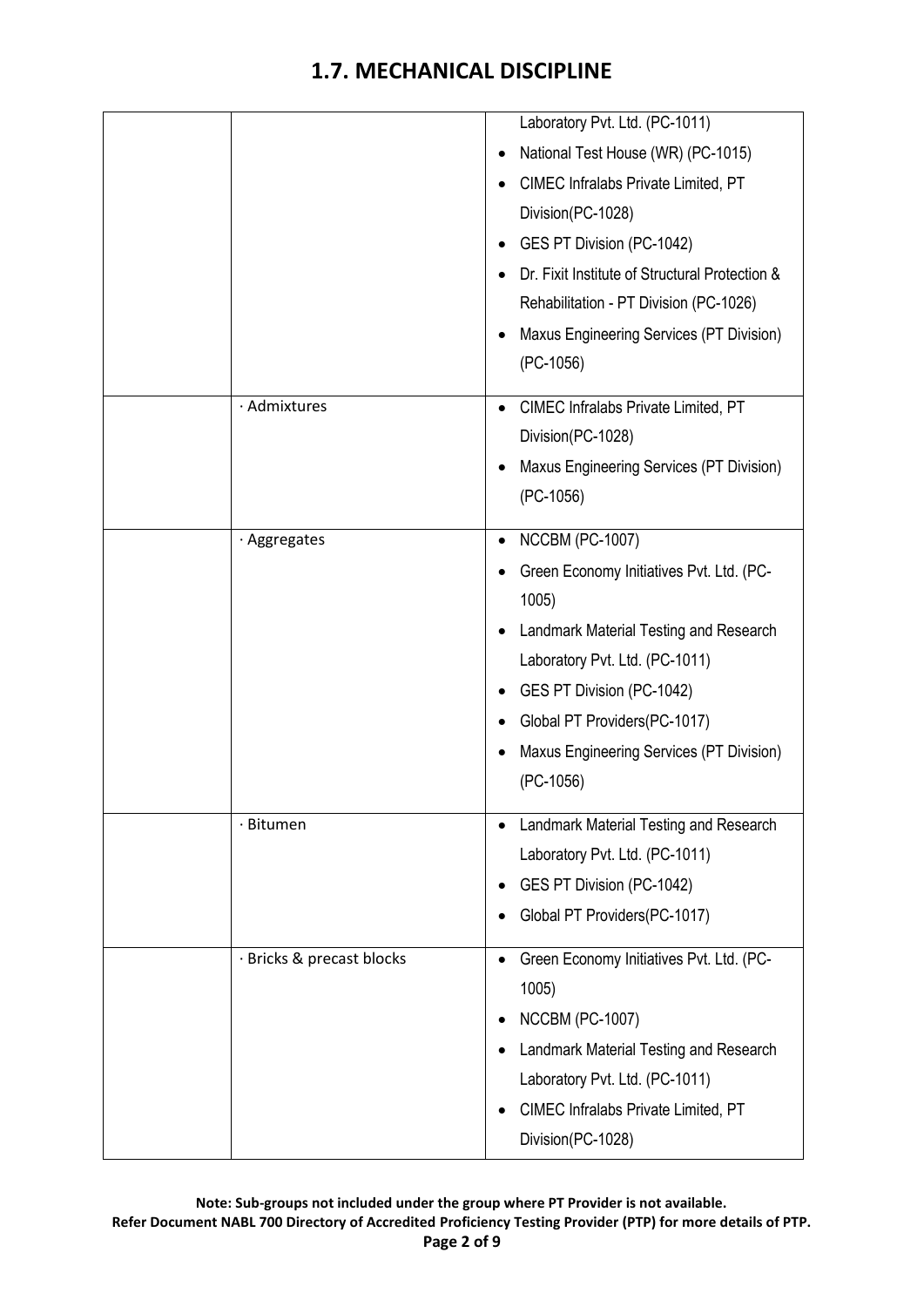|        |                                                             | • Global PT Providers(PC-1017)                                                                                                                                                                                                                                                                                                               |
|--------|-------------------------------------------------------------|----------------------------------------------------------------------------------------------------------------------------------------------------------------------------------------------------------------------------------------------------------------------------------------------------------------------------------------------|
|        | · Cement                                                    | <b>NCCBM (PC-1007)</b><br>Global PT providers (PC-1017)<br>Green Economy Initiatives Pvt. Ltd. (PC-<br>1005)<br>Landmark Material Testing and Research<br>Laboratory Pvt. Ltd. (PC-1011)<br>National Test House (WR) (PC-1015)<br>CIMEC Infralabs Private Limited, PT<br>Division(PC-1028)<br>GES PT Division (PC-1042)                      |
|        | · Concrete                                                  | <b>NCCBM (PC-1007)</b><br>Green Economy Initiatives Pvt. Ltd. (PC-<br>1005)<br>Landmark Material Testing and Research<br>Laboratory Pvt. Ltd. (PC-1011)<br>Dr. Fixit Institute of Structural Protection &<br>Rehabilitation - PT Division (PC-1026)<br>Maxus Engineering Services (PT Division)<br>(PC-1056)<br>Global PT Providers(PC-1017) |
|        | $\cdot$ Tiles                                               | <b>NCCBM (PC-1007)</b><br>Landmark Material Testing and Research<br>Laboratory Pvt. Ltd. (PC-1011)<br>Green Economy Initiatives Pvt. Ltd. (PC-<br>1005)<br>Global PT Providers(PC-1017)                                                                                                                                                      |
| 1.7.3. | Heating, Ventilating, and Air<br><b>Conditioning (HVAC)</b> | Nil                                                                                                                                                                                                                                                                                                                                          |
| 1.7.4. | <b>Leather and Leather Products</b>                         | <b>Bureau Veritas Consumer Product Service</b><br>(India) Private Limited, Proficiency Testing<br>Provider (PC-1031)                                                                                                                                                                                                                         |
| 1.7.5. | <b>Mechanical Properties of Metals</b>                      | <b>NCCBM (PC-1007)</b><br>$\bullet$<br>Global PT providers (PC-1017)                                                                                                                                                                                                                                                                         |

**Note: Sub-groups not included under the group where PT Provider is not available.**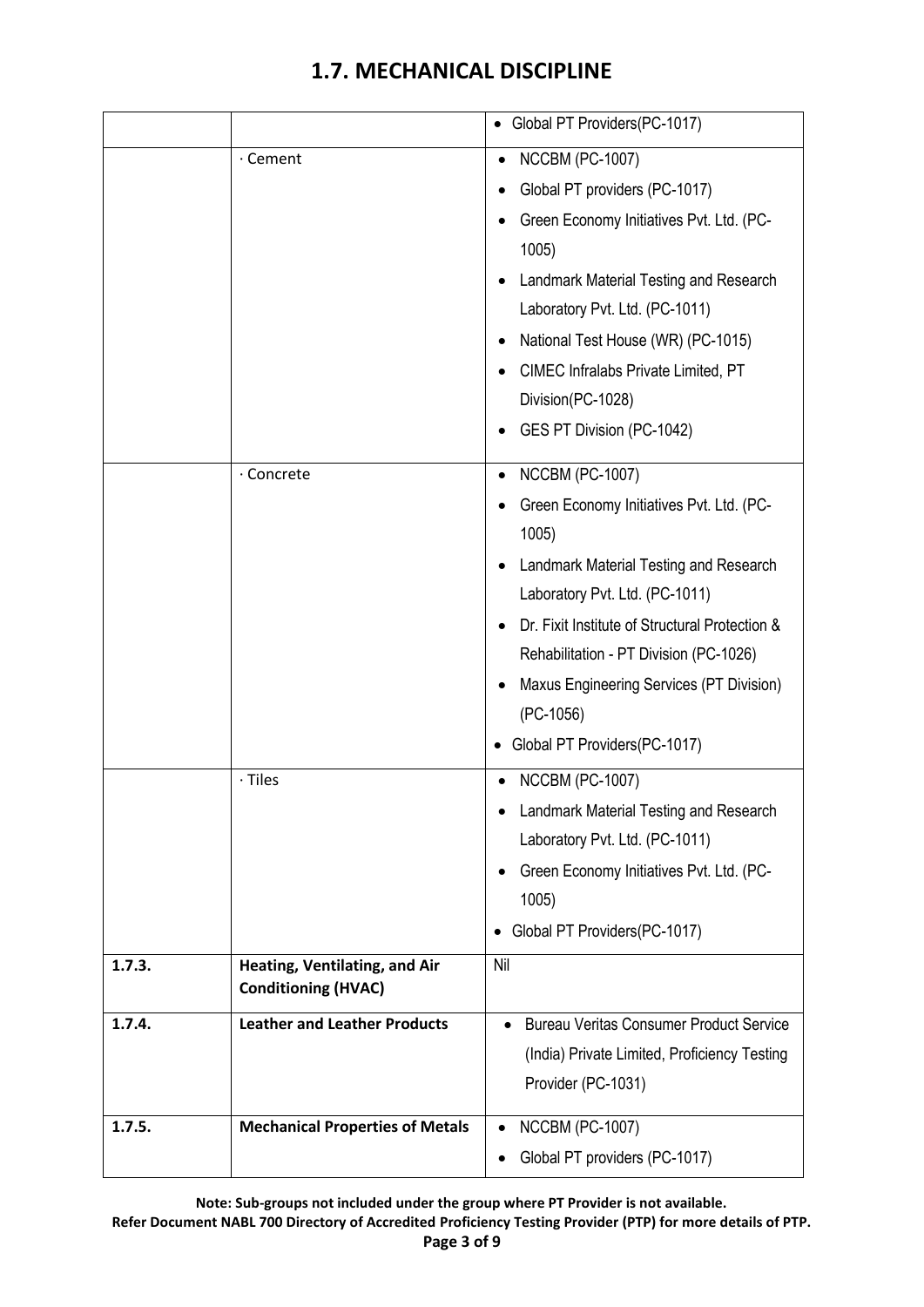|        |                                    | Green Economy Initiatives Pvt. Ltd. (PC-<br>$\bullet$ |
|--------|------------------------------------|-------------------------------------------------------|
|        |                                    | 1005) Metal Power Analytical Pvt. Ltd.-PT             |
|        |                                    | Division (PC-1010)                                    |
|        |                                    | Landmark Material Testing and Research                |
|        |                                    | Laboratory Pvt. Ltd. (PC-1011)                        |
|        |                                    | National Test House (WR) (PC-1015)<br>٠               |
|        |                                    | Deep Metallurgical Services (PC-1045)                 |
|        |                                    | Maxus Engineering Services (PT Division)              |
|        |                                    | (PC-1056)                                             |
|        |                                    | Suviro Touchstones - Proficiency Testing              |
|        |                                    | Division (PC-1059)                                    |
|        | · Ferrous materials, alloys &      | <b>NCCBM (PC-1007)</b><br>٠                           |
|        | products                           | Global PT providers (PC-1017)<br>٠                    |
|        |                                    | Green Economy Initiatives Pvt. Ltd. (PC-              |
|        |                                    | 1005)                                                 |
|        |                                    | Metal Power Analytical Pvt. Ltd.-PT Division          |
|        |                                    | $(PC-1010)$                                           |
|        |                                    | Landmark Material Testing and Research                |
|        |                                    | Laboratory Pvt. Ltd. (PC-1011)                        |
|        |                                    | National Test House (WR) (PC-1015)                    |
|        |                                    | Deep Metallurgical Services (PC-1045)                 |
|        |                                    | Maxus Engineering Services (PT Division)<br>(PC-1056) |
|        |                                    | Suviro Touchstones - Proficiency Testing              |
|        |                                    | Division (PC-1059)                                    |
|        | · Other Non-Ferrous metals, alloys | Global PT providers (PC-1017)<br>$\bullet$            |
|        | & products                         | Metal Power Analytical Pvt. Ltd.-PT Division<br>٠     |
|        |                                    | (PC-1010)                                             |
|        |                                    | Suviro Touchstones - Proficiency Testing              |
|        |                                    | Division (PC-1059)                                    |
| 1.7.6. | <b>Metallography Test</b>          | Deep Metallurgical Services (PC-1045)<br>٠            |
|        |                                    | Global PT providers (PC-1017)<br>٠                    |
|        |                                    | Suviro Touchstones - Proficiency Testing              |
|        |                                    | Division (PC-1059)                                    |
|        |                                    |                                                       |

**Note: Sub-groups not included under the group where PT Provider is not available.**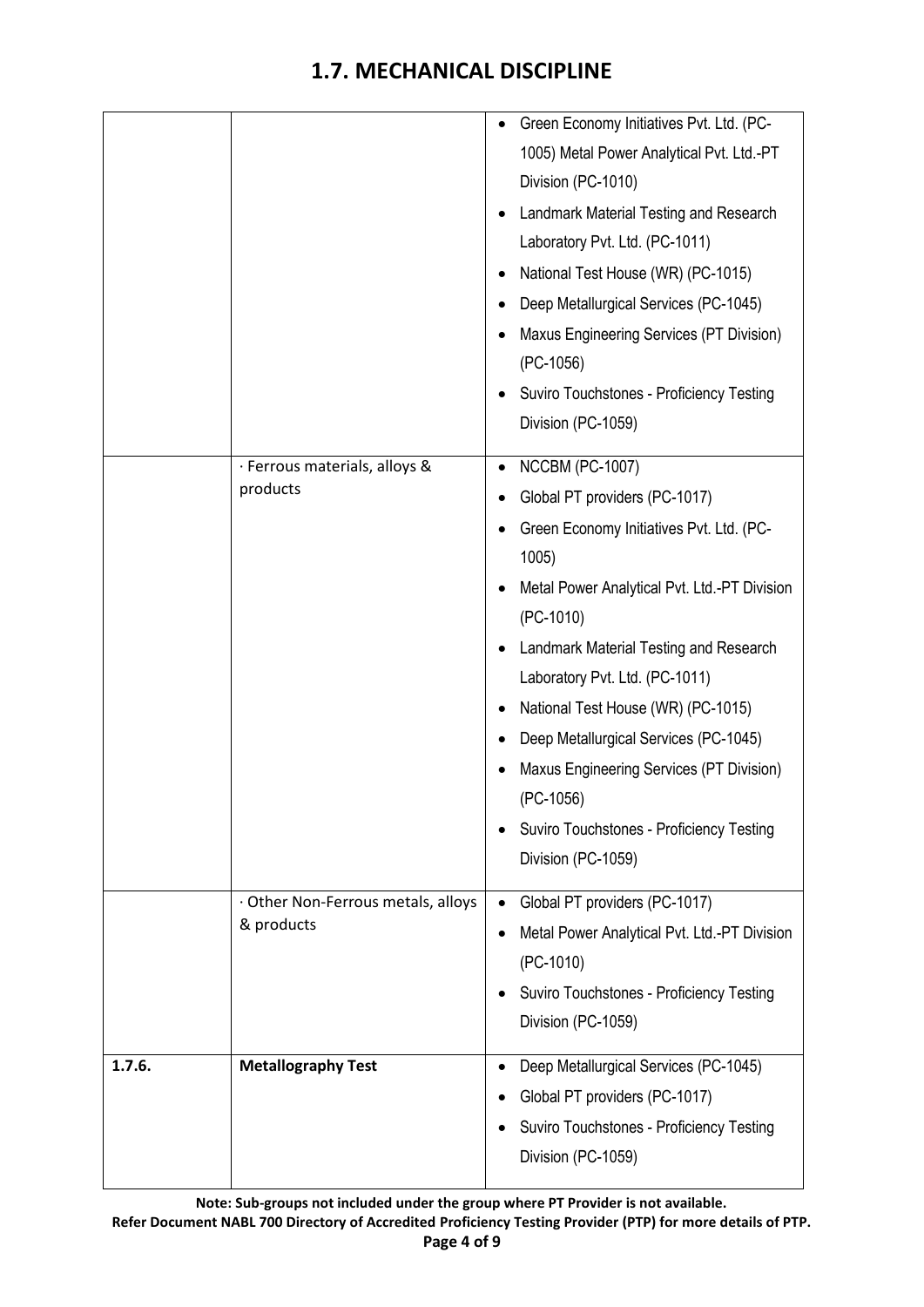|         | · Ferrous materials, alloys &                 | Deep Metallurgical Services (PC-1045)                 |
|---------|-----------------------------------------------|-------------------------------------------------------|
|         | products                                      | Global PT providers (PC-1017)<br>٠                    |
|         |                                               | Suviro Touchstones - Proficiency Testing<br>٠         |
|         |                                               | Division (PC-1059)                                    |
|         |                                               |                                                       |
| 1.7.7.  | <b>Noise &amp; Vibration</b>                  | Nil                                                   |
| 1.7.8.  | <b>Paper &amp; Paper products</b>             | Nil                                                   |
| 1.7.9.  | Performance/Durability/ Safety<br><b>Test</b> | Nil                                                   |
| 1.7.10. | <b>Plastics and Plastic Products</b>          | Hemshell Services - Proficiency Testing<br>$\bullet$  |
|         |                                               | Division, Baroda (PC-1039)                            |
|         |                                               | Green Economy Initiatives Pvt. Ltd. (PC-<br>٠         |
|         |                                               | 1005)                                                 |
|         |                                               | Fine Finish Organics, Pvt Ltd.(PC-1004)<br>$\bullet$  |
|         |                                               | Global PT Providers(PC-1017)                          |
|         |                                               |                                                       |
|         | · Packaging & containers                      | Green Economy Initiatives Pvt. Ltd. (PC-<br>$\bullet$ |
|         |                                               | 1005)                                                 |
|         |                                               | Hemshell Services - Proficiency Testing<br>$\bullet$  |
|         |                                               | Division, Baroda (PC-1039)                            |
|         | · Plastic films                               | Hemshell Services - Proficiency Testing<br>$\bullet$  |
|         |                                               | Division, Baroda (PC-1039)                            |
|         |                                               |                                                       |
|         | · Plastic pipes and Accessories               | Landmark Material Testing and Research<br>$\bullet$   |
|         |                                               | Laboratory Pvt. Ltd. (PC-1011)                        |
|         | · Polymeric Products                          | Fine Finish Organics, Pvt Ltd.(PC-1004)<br>$\bullet$  |
|         |                                               | Global PT Providers(PC-1017)                          |
|         |                                               |                                                       |
| 1.7.11. | <b>Precious Stones</b>                        | Nil                                                   |
| 1.7.12. | <b>Properties of Powder</b>                   | Nil                                                   |
|         | <b>Metallurgical Products</b>                 |                                                       |
| 1.7.13. | <b>Rubber and Rubber Products</b>             | Global PT Providers(PC-1017)                          |
|         |                                               | Hari Shankar Singhania Elastomer And                  |
|         |                                               | Tyre Research Institute (PC-1058)                     |
| 1.7.14. | <b>Soil and Rock</b>                          | Green Economy Initiatives Pvt. Ltd. (PC-<br>$\bullet$ |
|         |                                               |                                                       |

**Note: Sub-groups not included under the group where PT Provider is not available.**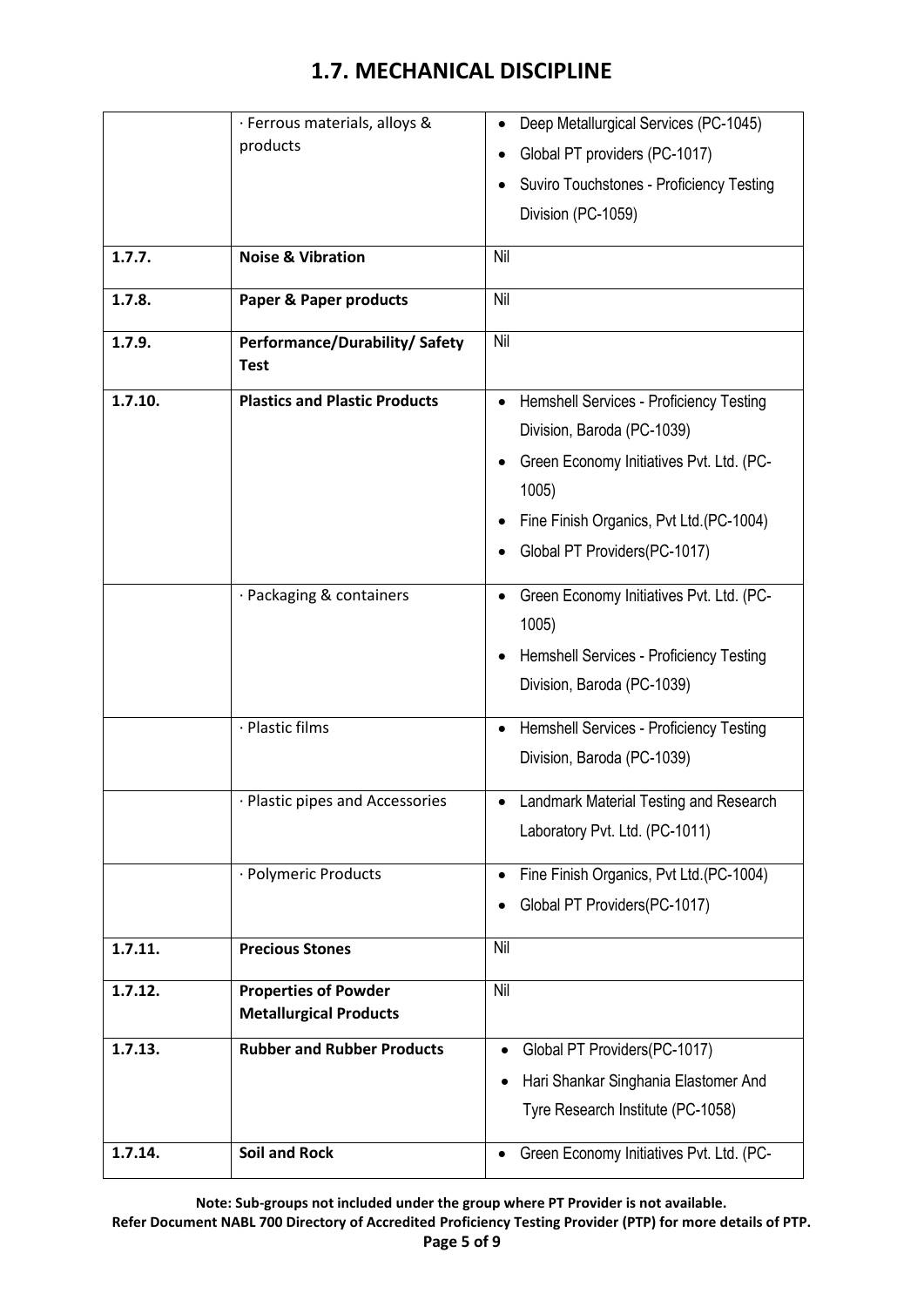|         |                                  | 1005)                                                                    |
|---------|----------------------------------|--------------------------------------------------------------------------|
|         |                                  | Landmark Material Testing and Research<br>$\bullet$                      |
|         |                                  | Laboratory Pvt. Ltd. (PC-1011)                                           |
|         |                                  | GES PT Division (PC-1042)<br>$\bullet$                                   |
|         |                                  |                                                                          |
|         | · Clays & Soils                  | Green Economy Initiatives Pvt. Ltd. (PC-<br>$\bullet$                    |
|         |                                  | 1005)                                                                    |
|         |                                  | Landmark Material Testing and Research<br>$\bullet$                      |
|         |                                  | Laboratory Pvt. Ltd. (PC-1011)                                           |
|         |                                  | GES PT Division (PC-1042)                                                |
|         | · Stones / Rock                  | Landmark Material Testing and Research<br>Laboratory Pvt. Ltd. (PC-1011) |
| 1.7.15. | <b>Solar Panel</b>               | Nil                                                                      |
| 1.7.16. | Sub                              | Nil                                                                      |
|         | Assembly/Ancillaries/Accessories |                                                                          |
| 1.7.17. | <b>Textile Materials</b>         | Global PT providers (PC-1017)<br>$\bullet$                               |
|         |                                  | The Bombay Textile Research Association<br>$\bullet$                     |
|         |                                  | - PT Division (PC-1025)                                                  |
|         |                                  | <b>Bureau Veritas Consumer Product Service</b><br>$\bullet$              |
|         |                                  | (India) Private Limited, Proficiency Testing                             |
|         |                                  | Provider (PC-1031)                                                       |
|         | · Agro Textiles                  | The Bombay Textile Research Association<br>$\bullet$                     |
|         |                                  | - PT Division (PC-1025)                                                  |
|         |                                  | <b>Bureau Veritas Consumer Product Service</b>                           |
|         |                                  | (India) Private Limited, Proficiency Testing                             |
|         |                                  | Provider (PC-1031)                                                       |
|         |                                  |                                                                          |
|         | · Automotive Textiles            | The Bombay Textile Research Association                                  |
|         |                                  | - PT Division (PC-1025)                                                  |
|         |                                  | <b>Bureau Veritas Consumer Product Service</b>                           |
|         |                                  | (India) Private Limited, Proficiency Testing                             |
|         |                                  | Provider, (PC-1031)                                                      |
|         | · Coated fabrics                 | Global PT providers (PC-1017)<br>$\bullet$                               |
|         |                                  | The Bombay Textile Research Association                                  |
|         |                                  | - PT Division (PC-1025)                                                  |
|         |                                  |                                                                          |

**Note: Sub-groups not included under the group where PT Provider is not available.**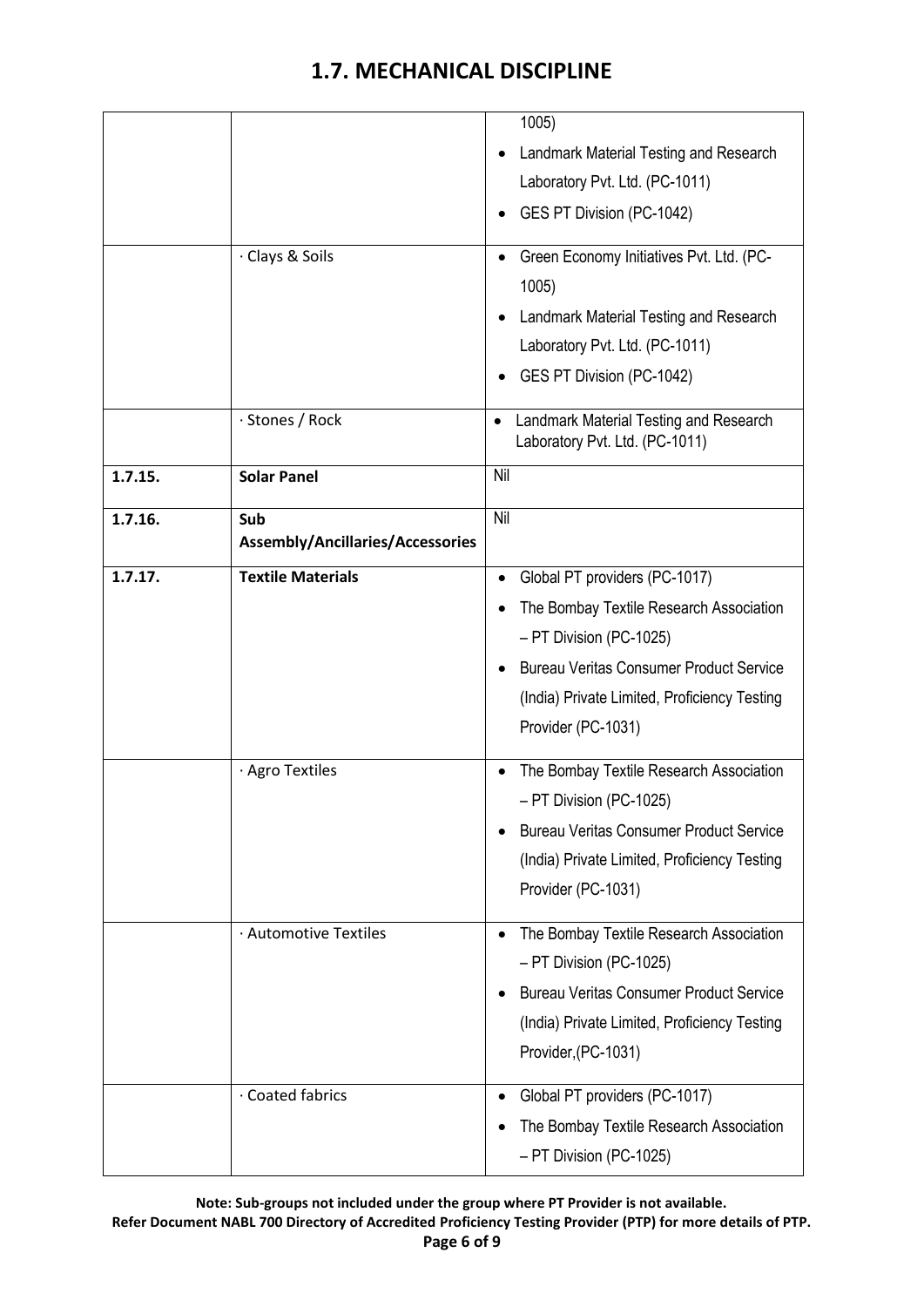|                                | <b>Bureau Veritas Consumer Product Service</b><br>(India) Private Limited, Proficiency Testing<br>Provider, (PC-1031)                                                                                                                     |
|--------------------------------|-------------------------------------------------------------------------------------------------------------------------------------------------------------------------------------------------------------------------------------------|
| · Fabrics(Woven and Non-Woven) | Global PT providers (PC-1017)<br>$\bullet$<br>The Bombay Textile Research Association<br>- PT Division (PC-1025)<br><b>Bureau Veritas Consumer Product Service</b><br>(India) Private Limited, Proficiency Testing<br>Provider, (PC-1031) |
| · Fibres                       | Global PT providers (PC-1017)<br>٠<br>The Bombay Textile Research Association<br>- PT Division (PC-1025)<br><b>Bureau Veritas Consumer Product Service</b><br>(India) Private Limited, Proficiency Testing<br>Provider, (PC-1031)         |
| · Garments and Apparel         | Global PT providers (PC-1017)<br>The Bombay Textile Research Association<br>- PT Division (PC-1025)<br><b>Bureau Veritas Consumer Product Service</b><br>(India) Private Limited, Proficiency Testing<br>Provider, (PC-1031)              |
| $\cdot$ Geo Textiles           | The Bombay Textile Research Association<br>- PT Division (PC-1025)<br><b>Bureau Veritas Consumer Product Service</b><br>(India) Private Limited, Proficiency Testing<br>Provider (PC-1031)                                                |
| · Handloom textiles            | <b>Bureau Veritas Consumer Product Service</b><br>$\bullet$<br>(India) Private Limited, Proficiency Testing<br>Provider, (PC-1031)                                                                                                        |
| · Industrial textiles          | Global PT providers (PC-1017)<br>$\bullet$<br>The Bombay Textile Research Association<br>- PT Division (PC-1025)                                                                                                                          |

**Note: Sub-groups not included under the group where PT Provider is not available. Refer Document NABL 700 Directory of Accredited Proficiency Testing Provider (PTP) for more details of PTP. Page 7 of 9**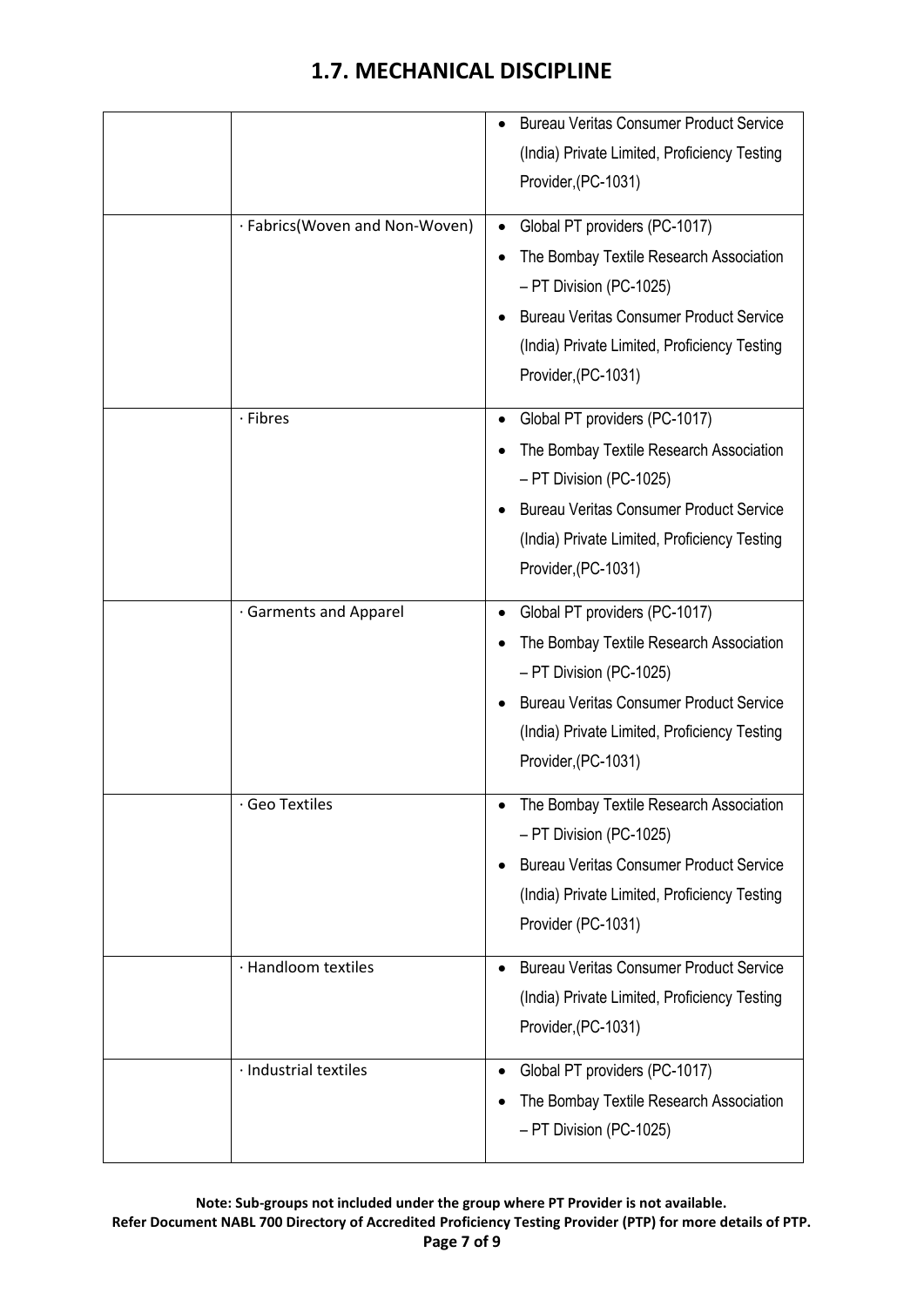| · Jute & its products            | <b>Bureau Veritas Consumer Product Service</b>       |
|----------------------------------|------------------------------------------------------|
|                                  | (India) Private Limited, Proficiency Testing         |
|                                  | Provider, (PC-1031)                                  |
| · Khadi textiles                 |                                                      |
|                                  | The Bombay Textile Research Association<br>$\bullet$ |
|                                  | - PT Division (PC-1025)                              |
| · Medical Textiles               | Global PT providers (PC-1017)<br>٠                   |
| · Packaging Textiles             | The Bombay Textile Research Association<br>$\bullet$ |
|                                  | - PT Division (PC-1025)                              |
|                                  | <b>Bureau Veritas Consumer Product Service</b>       |
|                                  | (India) Private Limited, Proficiency Testing         |
|                                  | Provider (PC-1031)                                   |
| · Protective Textiles            | The Bombay Textile Research Association              |
|                                  | $\bullet$                                            |
|                                  | - PT Division (PC-1025)                              |
|                                  | <b>Bureau Veritas Consumer Product Service</b>       |
|                                  | (India) Private Limited, Proficiency Testing         |
|                                  | Provider (PC-1031)                                   |
| · Sports Textiles                | The Bombay Textile Research Association<br>$\bullet$ |
|                                  | - PT Division (PC-1025)                              |
|                                  | <b>Bureau Veritas Consumer Product Service</b>       |
|                                  | (India) Private Limited, Proficiency Testing         |
|                                  | Provider, (PC-1031)                                  |
| · Technical Textiles             | The Bombay Textile Research Association              |
|                                  | - PT Division (PC-1025)                              |
|                                  | <b>Bureau Veritas Consumer Product Service</b>       |
|                                  | (India) Private Limited, Proficiency Testing         |
|                                  | Provider, (PC-1031)                                  |
|                                  |                                                      |
| · Upholstery fabrics (other than | The Bombay Textile Research Association              |
| automotive)                      | - PT Division (PC-1025)                              |
|                                  | <b>Bureau Veritas Consumer Product Service</b>       |
|                                  | (India) Private Limited, Proficiency Testing         |
|                                  | Provider, (PC-1031)                                  |
| · Wool & its products            | <b>Bureau Veritas Consumer Product Service</b>       |
|                                  |                                                      |

**Note: Sub-groups not included under the group where PT Provider is not available.**